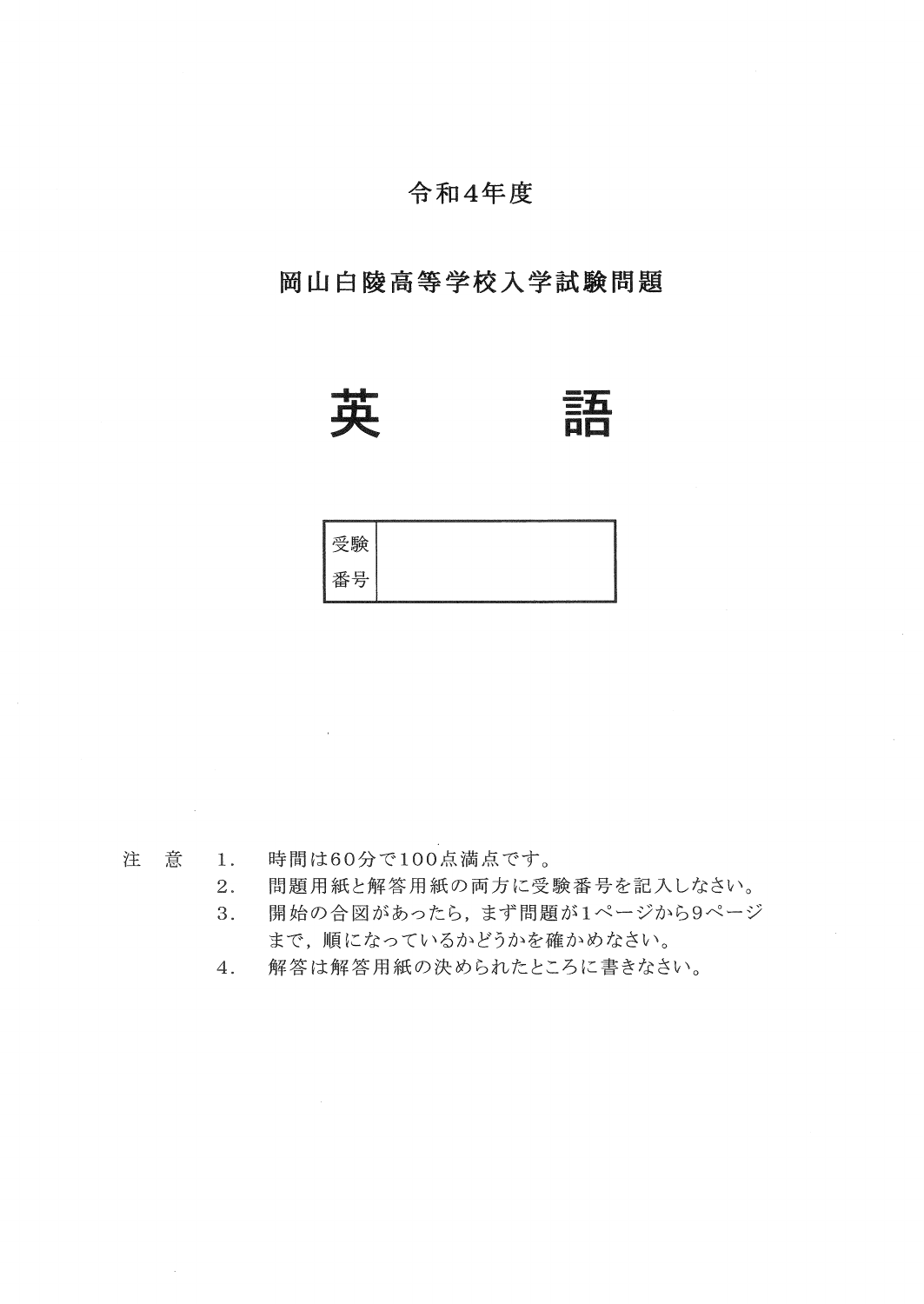## 1

次の英文を読み、後の問いに答えよ。

Imagine telling Einstein to stop studying physics. Imagine telling Picasso to stop painting. Could they stop doing the things they loved? (1) This is what people tried to do to Sophie Germain.

Sophie's love was mathematics. She fell in love  $(2)$  it when she was only 13 years old. She found a book about Archimedes and his love of geometry in her father's library. (3) Then she read all the books about math she could find and decided to become a mathematician.

There were two problems. First, Sophie was born in eighteenth-century France. Second, Sophie was a girl from a middle-class family. It was very unusual ( 4 ) girls from the middle class to study math in the early eighteenth century in France.

 $(5)$  ( be / girls / her / like / other / Sophie's parents / to / wanted ). When she studied math, they tried to stop her. Sophie didn't want to stop. She studied secretly at night, ( 6 ) candlelight, when her parents slept. Sophie's parents found out, and they took away her candles. That didn't stop Sophie. She found more candles. Finally, her parents decided to let Sophie study. It was too hard to stop her!

When Sophie was 18 years old, a school for mathematicians opened in Paris. Sophie couldn't take classes there because it was for men only. However, she didn't let this discrimination against women stop her. She started writing letters to math professors at the school. She asked them questions, and she wrote about her ideas. However, (7) she didn't sign her own name on the letters. She used a man's name, Monsieur LeBlanc, a student at the school at one time. This idea worked, and the professors responded to her letters. After a while, one professor asked to meet the brilliant Monsieur LeBlanc. Imagine his surprise! Monsieur LeBlanc was a woman. The professor didn't tell anyone. He kept Sophie's secret.

Sophie continued to write to other mathematicians. She always signed her letters *Monsieur LeBlanc*. She met some of these experts, but they usually stopped helping her after a short time. Was it because she was a woman? No one is sure. However, we do know one thing: There was strong prejudice against educated women in Sophie's time. This created a difficult challenge, but it didn't stop her.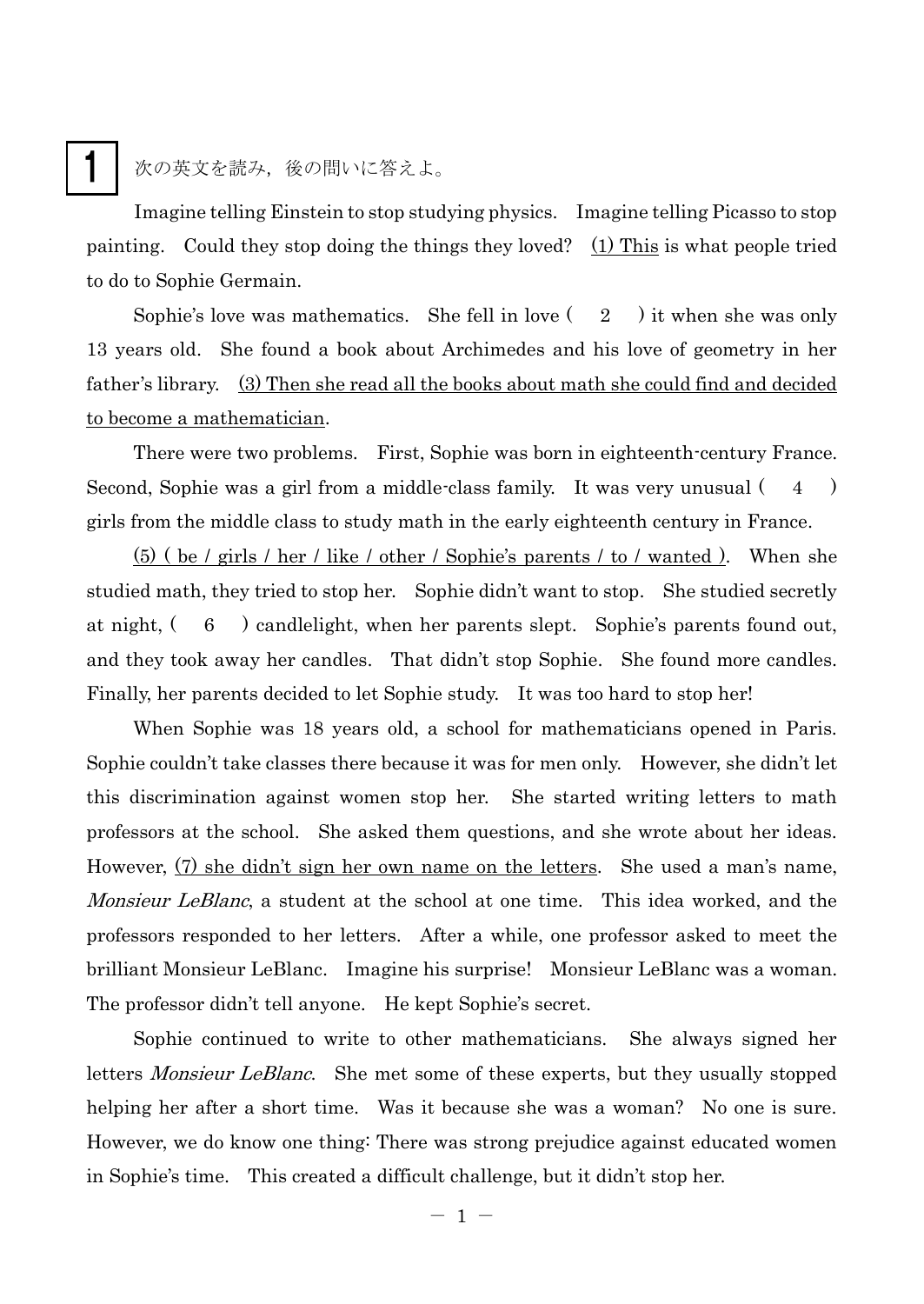Sophie continued to study. She taught herself other kinds of math, such ( 8 ) algebra and calculus. She is famous for her excellent work on a difficult math problem that was a challenge for many other mathematicians.

Sophie is also famous for her studies of metal as a building material. Years later, engineers used her ideas to build skyscrapers, such  $(8 \cdot)$  the Eiffel Tower in Paris, Sophie's hometown.

Today, on the base of the Eiffel Tower, there are 72 names of brilliant French scientists and mathematicians. These people all made great contributions to the world. However, there's one important name that is  $(9)$ : Sophie Germain.

問1 下線部(1)の表す内容を日本語で答えよ。

- 問2 空欄(2),(4),(6),(8)に入れるべき語を次から選び,それぞれ記号で答えよ。ただし, 同じ記号を繰り返し用いないこと。
	- ア. as  $\leq$  for ウ. by エ. on オ. with
- 問3 下線部(3)を日本語に直せ。
- 問4 下線部(5)の語(句)を意味が通るように並べ換えよ。ただし,文頭にくる文字も小 文字で表している。
- 問5 下線部(7)について,なぜこのようなことをしたのか,その理由として正しいものを 次から1つ選び、記号で答えよ。
	- ア. 差出人が女性だとわかると相手をしてもらえないと思ったから。
	- イ. LeBlanc に頼まれて,代わりに手紙を書いていたから。
	- ウ. 手紙の内容が女性への差別に対する抗議であったから。
	- エ. 自分の名前を知られるのが恥ずかしかったから。
- 問6 空欄(9)に入れるべき語を次から選び、記号で答えよ。
	- ア.known イ.written ウ.missing エ.changing

 $-2-$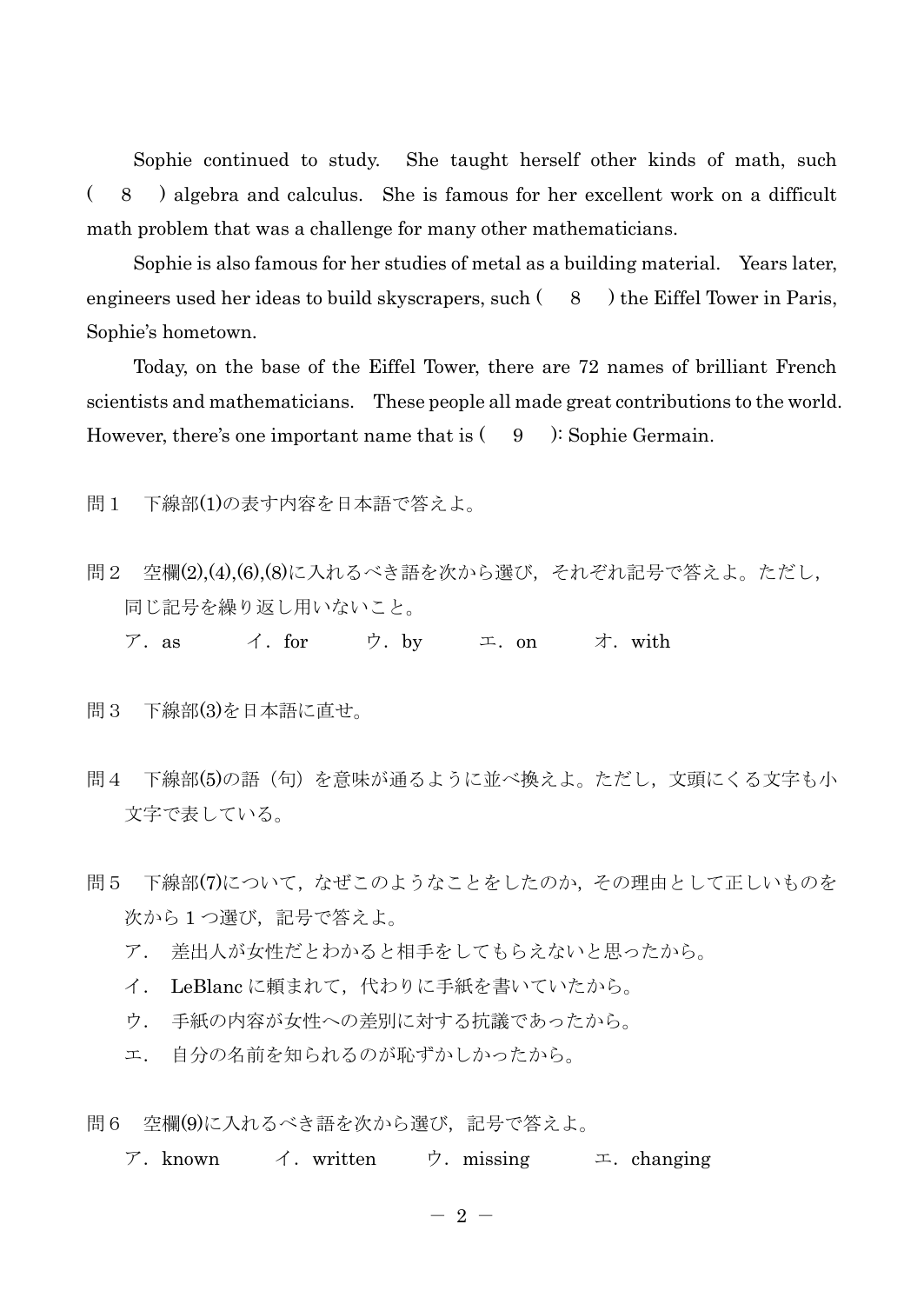## 2

次の英文を読み,後の問いに答えよ。

Language students often think they have memory problems. They worry because they can't remember words. In fact, the problem usually isn't with their memory. The problem is with the way they study.

To remember words better, you need to understand (1) how memory works. There are two kinds of memory: short-term and long-term. When you see, hear, or read something, it goes first into short-term memory. But short-term memory lasts for only a few seconds. You will only remember something longer if it goes into long-term memory.

Why is it that some things go into your long-term memory and some things don't? One reason you remember something is because it's important to you. If you love soccer, for example, you probably remember the names of many soccer players. If you are an engineer, you remember engineering words. People who don't care about soccer or engineering will likely  $(2)$  those names or words.

 Another way that you remember something is if you think about it a lot. Many students study vocabulary by repeating the words. (3) This may work for a short time, but after a day or a week, the words are gone. In fact, just repeating a new word isn't enough. It doesn't connect the word to anything else in your memory.

 Your long-term memory is like a very big library with many, many books. And like a library, it's organized. When you put away a book―or a memory―you can't just leave it anywhere. You have to choose a place that makes sense to you. You have to make space there for the new information. And you need some way to find the word again.

How can you do this with vocabulary?

 $\begin{bmatrix} 1 \end{bmatrix}$ 

Another way is to make a picture in your mind with the word. For example, if the word is *height*, you can think of the tallest person you know and try to guess his or her height.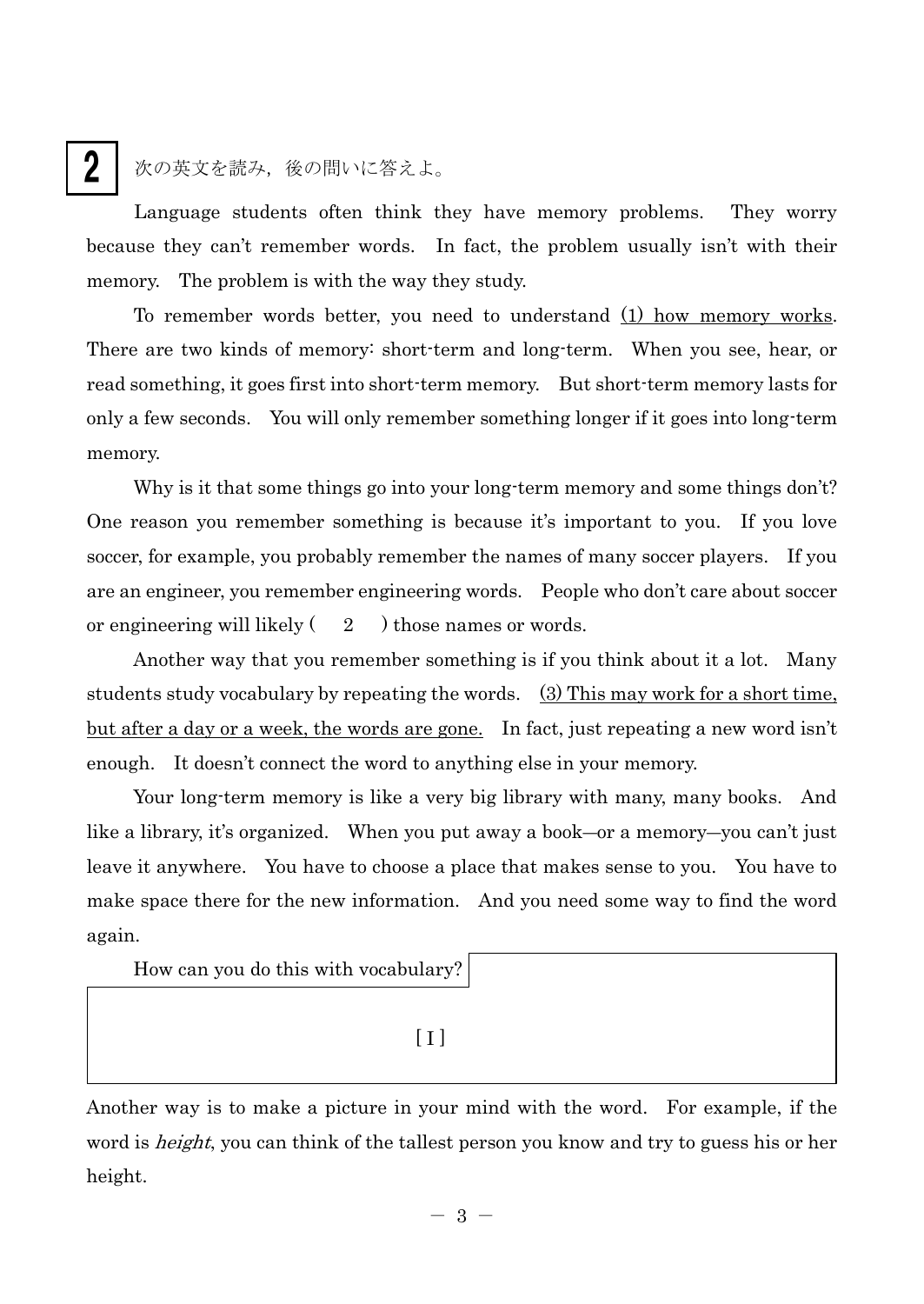All of these activities are ways to think about words. They  $(4)$  (in / make / meaning / of / stronger / the / words ) your long-term memory. And they give you a way to find a word when you need it.

- 問1 下線部(1)について本文に述べられているものを次から1つ選び,記号で答えよ。
	- ア.サッカー選手の名前は誰にとっても長期記憶に入りやすい。
	- イ.覚えるべきことは長期記憶に入ってから短期記憶に入る。
	- ウ.自分の興味関心のあるものは長期記憶にとどまりやすい。
	- エ.何かを長期記憶に入れるには,記憶に関する本をたくさん読むべきだ。
- 問2 空欄( 2 )に入れるのに最も適当な動詞 1 語を答えよ。
- 問3 下線部(3)を日本語に直せ。ただし,This が何を意味するかを明らかにすること。
- 問4 空欄[I]に入る次の ア ~ ウ の文を,意味が通るように並べ換え,記号で答えよ。
	- $\mathcal{T}$ . You can do this by writing new sentences that include it.
	- $\dot{\mathcal{A}}$ . Even better, you can invent a little story about the word, with people or places that you know.
	- $\dot{\triangledown}$ . The key is to work with the word and think about it in new ways.
- 問5 下線部(4)の語を意味が通るように並べ換えよ。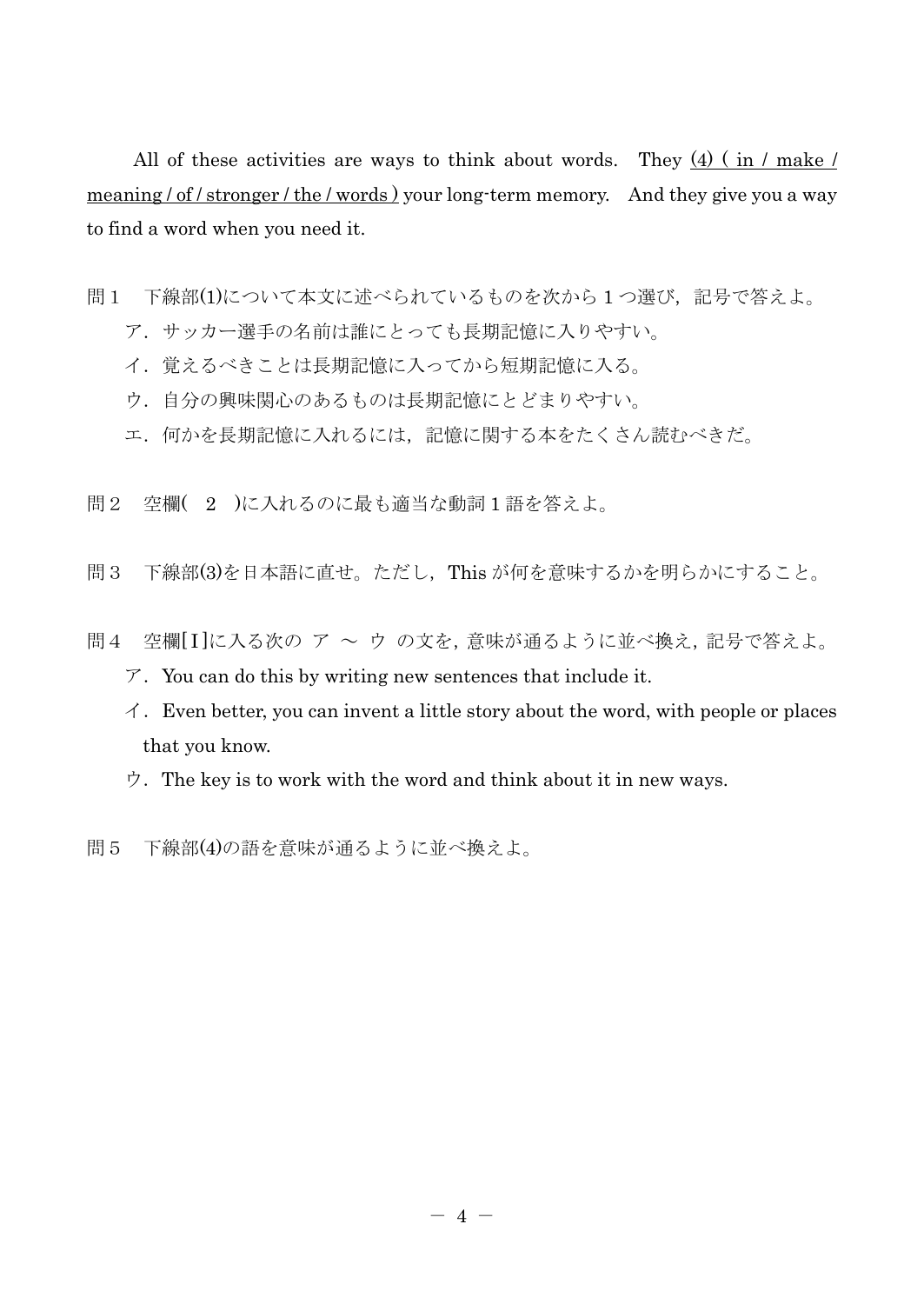### 次の英文を読み,後の問いに答えよ。

One night at 2 a.m., Alfred Mansbridge heard something and woke up. He sat up in bed and listened. Someone was speaking in a quiet voice. It sounded like a child ... or maybe a ghost.

Alfred was a 69-year-old widower, and he lived alone. He looked around his bedroom. There was nobody there.

"( A )" Alfred thought. He went back to sleep.

 The next night at 2 a.m., Alfred heard the quiet voice again. He sat up in bed and listened carefully. "Come and catch me," the voice said. It repeated the sentence five times. Then it was silent. That night Alfred lay awake for a long time.

 For the next three months, Alfred heard the quiet voice every night at 2 a.m. "Come and catch me," it repeated for 15 seconds. Sometimes Alfred got up and searched his apartment, but he never found anyone or anything. He began to have trouble sleeping. Some nights he didn't sleep at all.

 One day, Alfred's daughter and seven-year-old grandson came to visit. "Dad, are you okay?" his daughter asked. "You look tired."

 "I am tired," Alfred told her. "Every night at 2 a.m., a quiet voice wakes me up. It says, 'Come and catch me.' I'm having trouble sleeping."

"I'm worried about you," his daughter said. "I think you're alone too much."

 "( B )" Alfred thought. "But I'm not crazy; the voice is real! It's not a ghost―I don't believe in ghosts. So who is speaking to me every night? This is a real mystery, and I'm going to solve it."

 The next day, Alfred bought a tape recorder. At 2 a.m., he recorded the quiet voice. Then he played the recording for his daughter. She immediately called the police. "( C )" she told the police.

 That night two police officers came to Alfred's apartment. One police officer sat in the kitchen, and the other sat in the living room. Alfred was in the bedroom. At 2 a.m., they all heard the quiet voice. "Come and catch me," it said.

 "( D )" the police officer in the living room shouted. "It's coming from the bookcase!"

 $-5 -$ 

### 3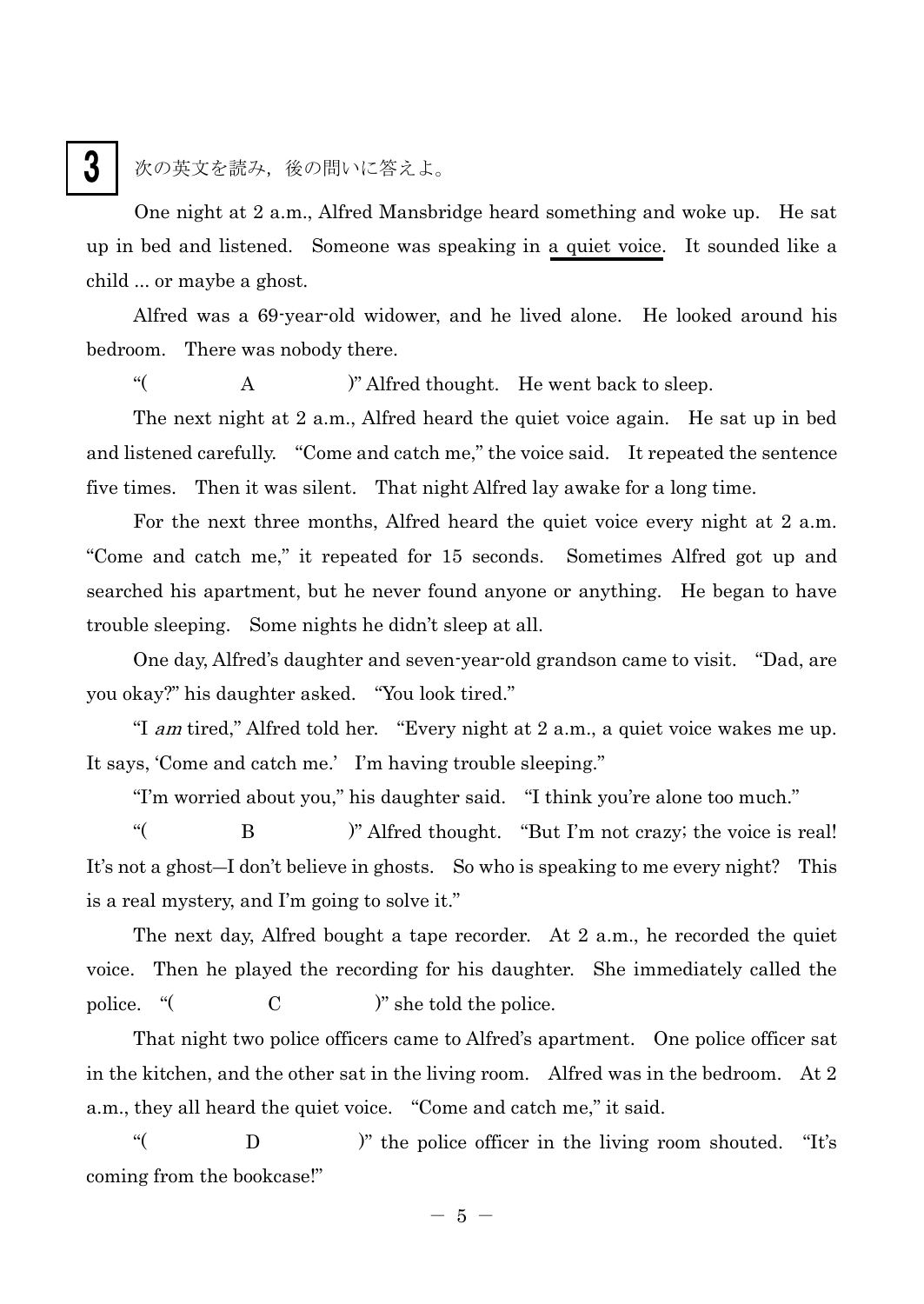Alfred and the two police officers looked at the bookcase. At first, they saw only books. Then they spotted a plastic children's watch on a low shelf in the bookcase. It was a Spider-Man watch, and in a quiet voice, it repeated a line from the movie Spider-Man: "Come and catch me." It repeated the line five times. Then it was silent. Alfred picked up the watch and looked at it. The alarm on the watch was set for 2 a.m.

 "This is my grandson's watch," Alfred explained to the police officers. "He loved the movie *Spider-Man*, so my daughter bought him this watch a few months ago. I guess he left it here."

 The next day, Alfred returned the watch to his grandson. "My Spider-Man watch!" his grandson said. "( **E**<sup>2</sup>)"

That night Alfred slept well. The voice was gone.

- 問1 空欄( A )~( E )に入れるのに最も適当なものを次から選び,それぞれ記号で 答えよ。ただし,同じ記号を繰り返し用いないこと。
	- $\mathcal{F}$ . It's in here!
	- $\angle$ . My daughter thinks I'm crazy,
	- ウ.I don't want to live alone,
	- $\pm$ . Maybe I was dreaming,
	- オ.Put your hands up!
	- $\pi$ . Someone—or something—is in my father's apartment!
	- キ.I was looking for that!
	- $\mathcal{P}$ . Repeat the sentence!

問2 下線部の正体は何か,日本語で答えよ。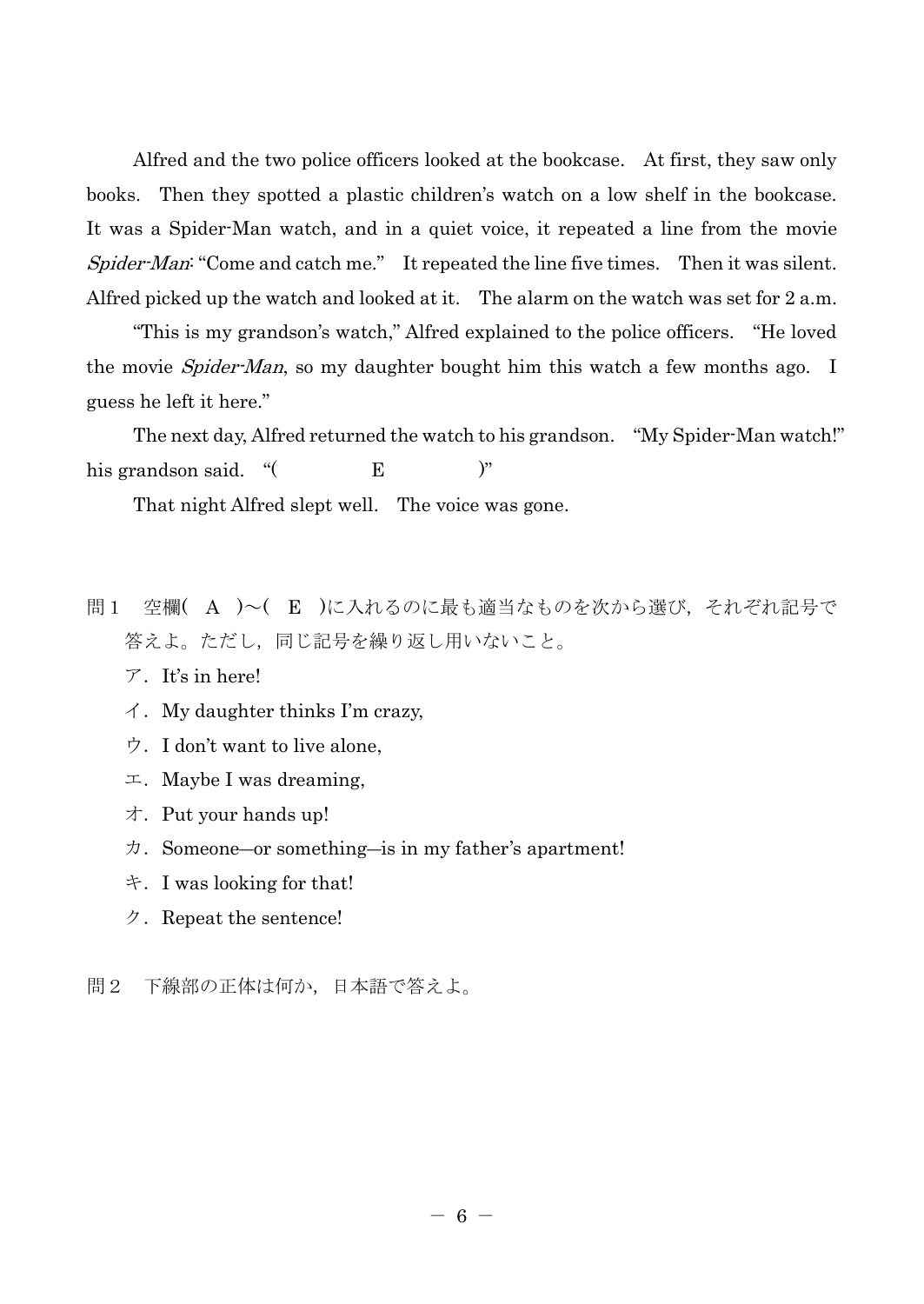# 4

次の英文のうち,文法的に誤りを含んでいないものを4つ選び,番号で答えよ。

- 1. Mike has few friends to talk with.
- 2. Women usually live more longer than men.
- 3. I lost my umbrella yesterday, and I've not found one yet.
- 4. Kenji practiced tennis so hard after school that he was able to win the match.
- 5. One of my friends are playing the guitar on the stage now.
- 6. Jack asked his brother to help his homework.
- 7. Mt. Kilimanjaro is higher than any other mountain in Africa.
- 8. The yard is covered with falling leaves.
- 9. Thank you inviting me to the party.
- 10. When have you arrived in London?
- 11. The boy felt thirsty and stopped to drink some water.
- 12. We sometimes meet people we don't like them.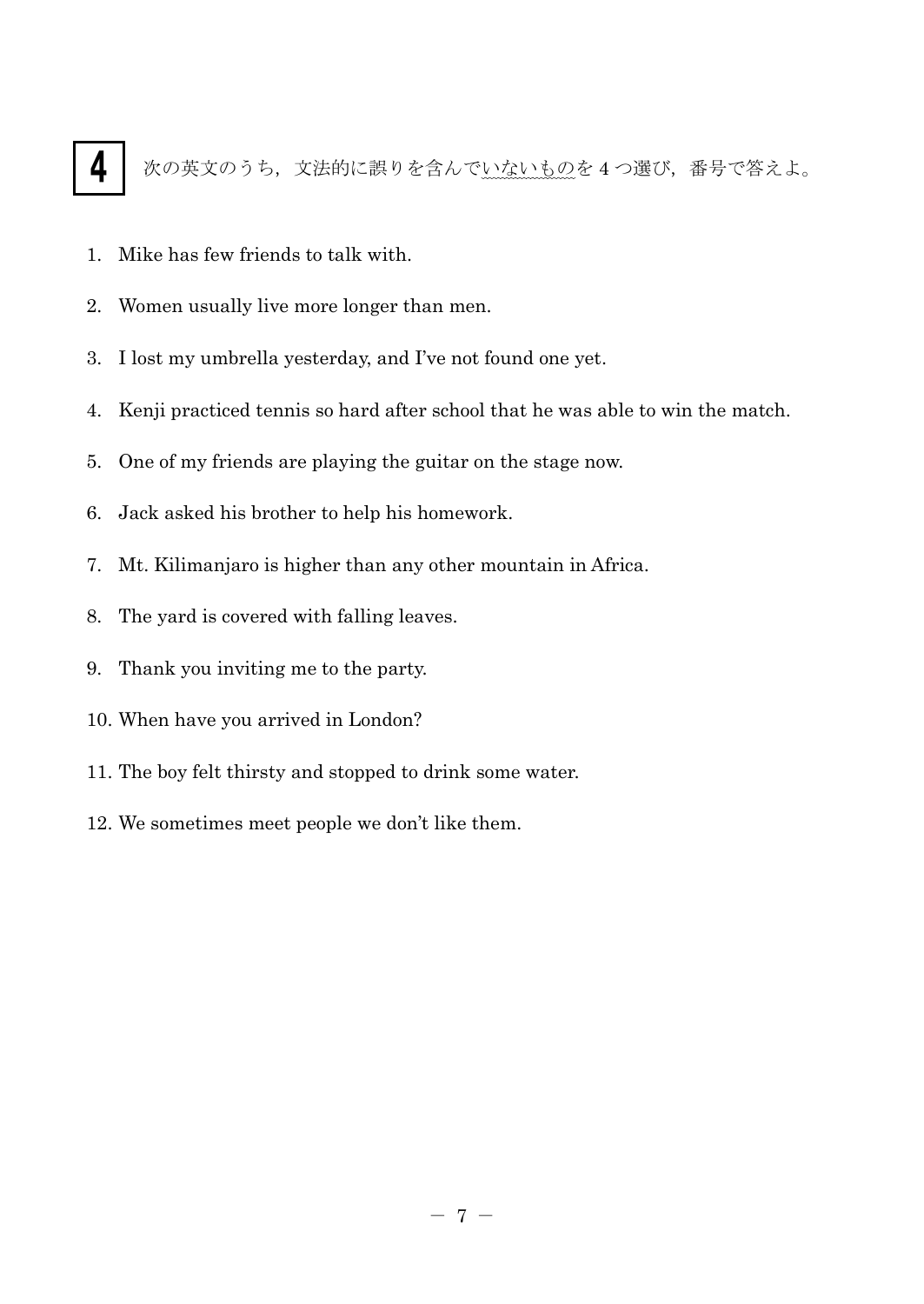- 次の英文の空欄に入れるのに最も適当な語(句)を下から選び,それぞれ記号で答 えよ。ただし,(5)については,( ① )と( ② )に入れるのに最も適当な組合せを 選べ。 5
- (1) I saw Ms. Green on my  $($ ) to school this morning. She was cleaning the street.

ア.way イ.end ウ.place エ.view

(2) Welcome back! Everyone in this class (blooking forward to seeing you again.

- ア.was イ.are ウ.has been エ.have been
- (3) "What do you do?"  $"$  ( )"
	- $\mathcal{T}$ . I'll do my best for the next exam.
	- イ.I'm an English teacher at a high school.
	- ウ.I'm checking messages on my smartphone.
	- $\mathfrak{m}$ . I'm fine, thank you.
- (4) ( ) might come true some day.
	- $\mathcal{T}$ . That your dream  $\mathcal{T}$ . Your that dream
	- ウ. That of your dream  $\pm$ . That dream of yours

(5) "Do you know where she lives? I want to send this package to her." "Sorry, I don't. If  $I$  (  $\oplus$  ) her address,  $I$  (  $\oplus$  ) it to you."

- ア.① know ② would give
- $\angle$ . ① knew  $\angle$  will give
- ウ.① knew ② would give
- $\pm$ . ① have known ② will give

 $- 8 -$